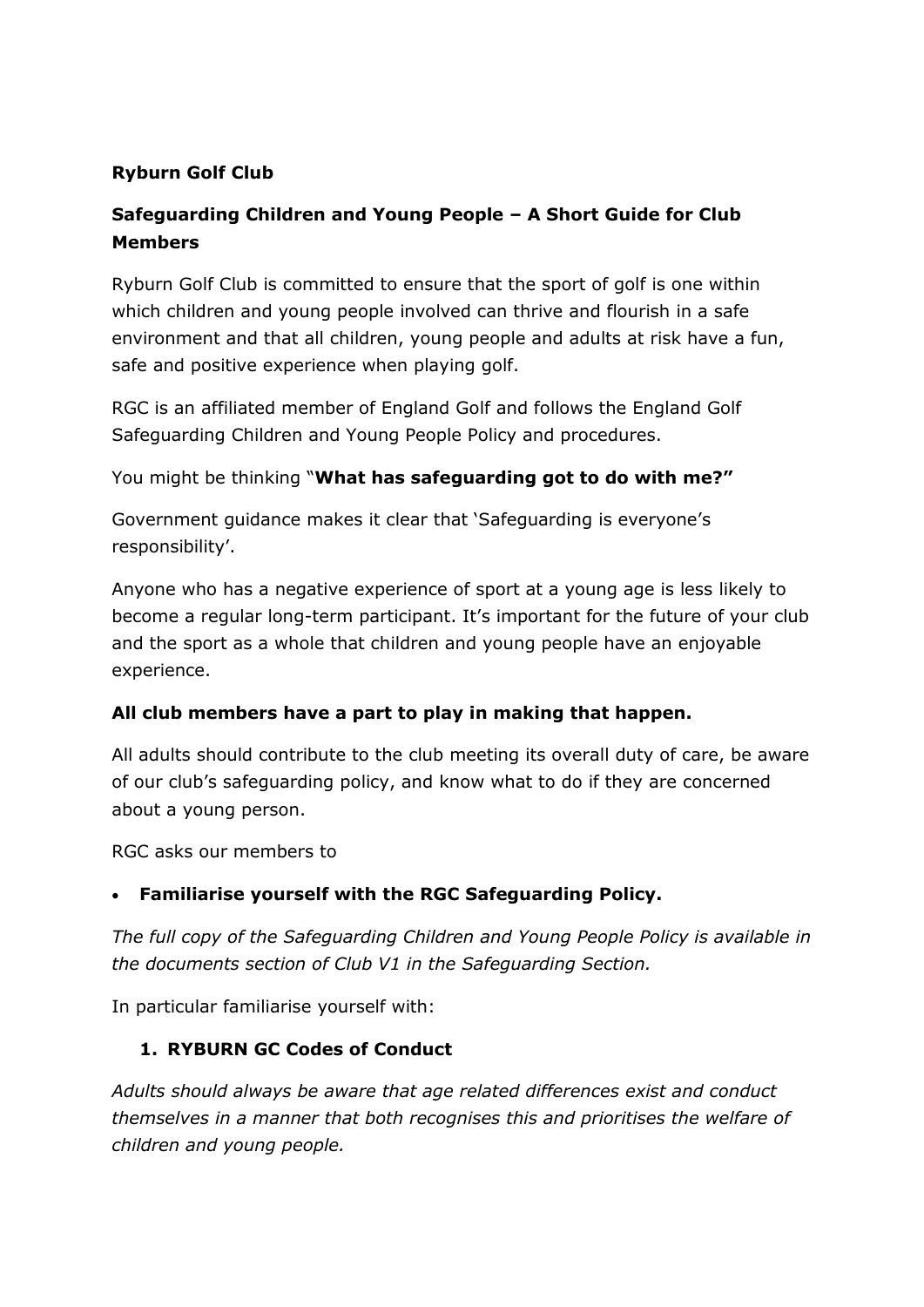## **2. Anti-Bullying Policy**

*RGC believe that every effort must be made to eradicate bullying in all its forms. The Club will not tolerate bullying in any of its forms during club matches, competitions, coaching or at any other time while at the club.*

# **3. Changing Room Policy**

*The changing rooms are used by all members & visitors. With limited changing*  room space there will be occasions when adults and children may need to share *the facilities. Where a parent/carer does not consent to their child accessing the changing rooms when used by other members of visitors then it is the parent/carers responsibility to either supervise the child while in the changing rooms or ensure that they do not use them.* 

## **4. Photography, Videoing and the use of Social Media Policies**

*Think very carefully before contacting a young person via mobile phone, e-mail or social media.* 

*Do not accept children as contacts on social networking sites if you hold a position of trust with children/young people without their parent/carers permission.*

*In general stick to group communications, always copy the communication to a parent and only communicate about organisational matters.*

## **What should I do if I'm concerned about a child or young person?**

A concern may involve the behaviour of an adult towards a child at the club, or something that has happened to the child outside the club.

Children and young people may confide in adults they trust, in a place where they feel comfortable.

An allegation may range from verbal bullying, to inappropriate contact online, to neglect or emotional abuse, to physical or sexual abuse.

If you are concerned about a child, it is not your responsibility to investigate further, but it is your responsibility to act on your concerns and share them.